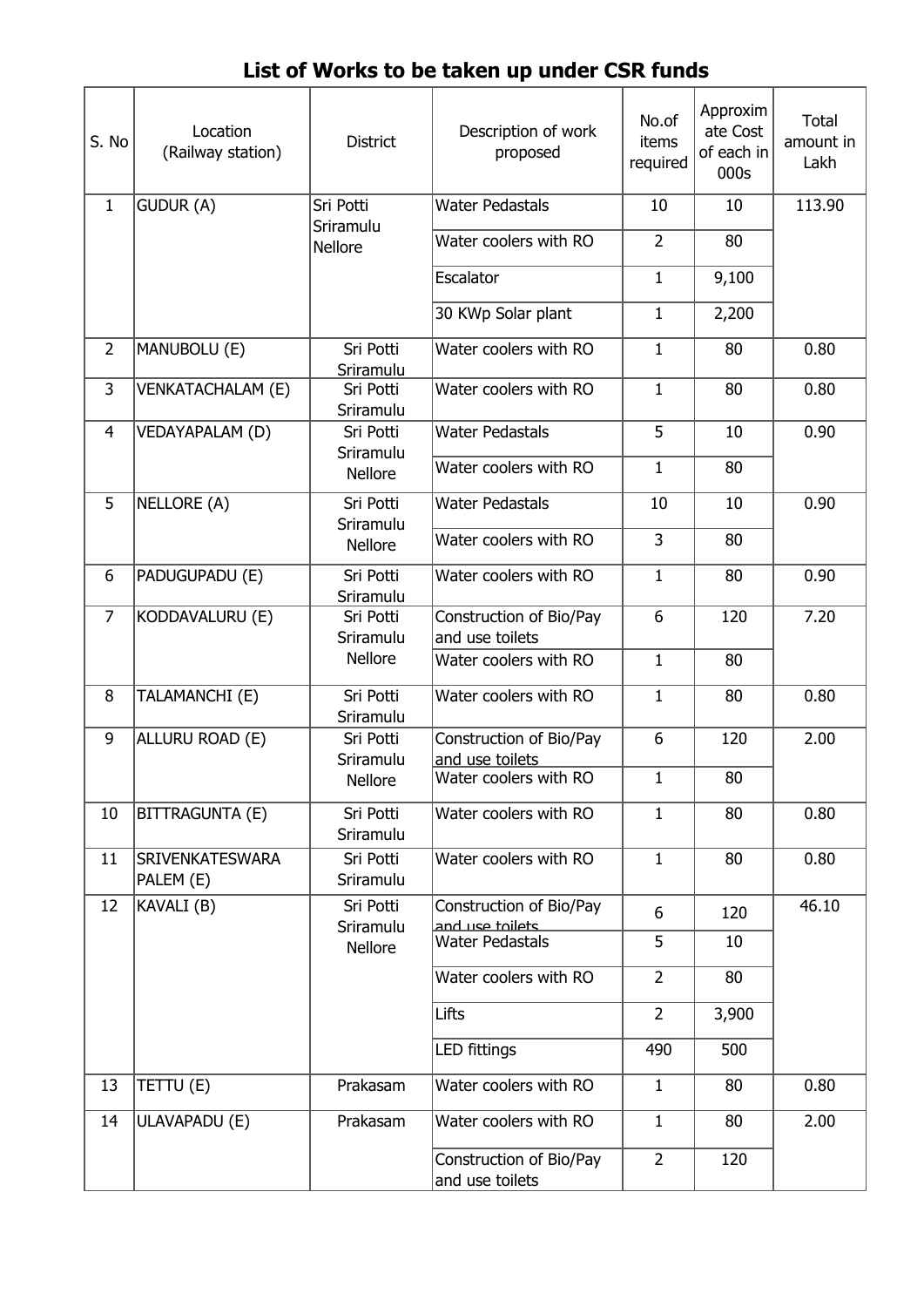| 15 | SINGARAYAKONDA (B)   | Prakasam | Water coolers with RO                      | $\mathbf{1}$   | 80    | 39.80  |
|----|----------------------|----------|--------------------------------------------|----------------|-------|--------|
|    |                      |          | Lifts                                      | $\overline{2}$ | 3,900 |        |
| 16 | TANGUTURU (E)        | Prakasam | Water coolers with RO                      | $\mathbf{1}$   | 80    | 0.80   |
| 17 | SURAREDDIPALEM (E)   | Prakasam | Water coolers with RO                      | $\mathbf{1}$   | 80    | 0.80   |
| 18 | ONGOLE (A)           | Prakasam | <b>Water Pedastals</b>                     | 10             | 10    | 91.90  |
|    |                      |          | Water coolers with RO                      | $\overline{2}$ | 80    |        |
|    |                      |          | Escalator                                  | $\mathbf{1}$   | 9,100 |        |
| 19 | KARVADI (E)          | Prakasam | Water coolers with RO                      | $\mathbf{1}$   | 80    | 0.80   |
| 20 | AMMANABROLU (E)      | Prakasam | Water coolers with RO                      | $\mathbf{1}$   | 80    | 0.80   |
| 21 | UPPUGUNDURU (E)      | Prakasam | <b>Water Pedastals</b>                     | 10             | 10    | 0.90   |
|    |                      |          | Water coolers with RO                      | $\mathbf{1}$   | 80    |        |
| 22 | CHINAGANJAM (E)      | Prakasam | Construction of Bio/Pay<br>and use toilets | 6              | 120   | 2.00   |
|    |                      |          | Water coolers with RO                      | $\mathbf{1}$   | 80    |        |
| 23 | <b>VETAPALEM (E)</b> | Prakasam | Construction of Bio/Pay<br>and use toilets | 6              | 120   | 2.10   |
|    |                      |          | <b>Water Pedastals</b>                     | 5              | 10    |        |
|    |                      |          | Water coolers with RO                      | $\mathbf{1}$   | 80    |        |
| 24 | CHIRALA (A)          | Prakasam | <b>Water Pedastals</b>                     | 10             | 10    | 113.90 |
|    |                      |          | Water coolers with RO                      | $\overline{2}$ | 80    |        |
|    |                      |          | Escalator                                  | 3              | 9,100 |        |
|    |                      |          | 30 KWp Solar plant                         | $\mathbf{1}$   | 2,200 |        |
| 25 | STUARTPURAM (E)      | Prakasam | <b>Water Pedastals</b>                     | 5              | 10    | 0.90   |
|    |                      |          | Water coolers with RO                      | $\mathbf{1}$   | 80    |        |
| 26 | BAPATLA (B)          | Guntur   | <b>Water Pedastals</b>                     | 5              | 10    | 39.90  |
|    |                      |          | Water coolers with RO                      | $\overline{2}$ | 80    |        |
|    |                      |          | Lifts                                      | $\overline{2}$ | 3,900 |        |
| 27 | APPIKATLA (E)        | Guntur   | Water coolers with RO                      | $\mathbf{1}$   | 80    | 0.80   |
| 28 | NIDUBROLU (D)        | Guntur   | Construction of Bio/Pay<br>and use toilets | 12             | 120   | 2.10   |
|    |                      |          | <b>Water Pedastals</b>                     | 5              | 10    |        |
|    |                      |          | Water coolers with RO                      | $\overline{2}$ | 80    |        |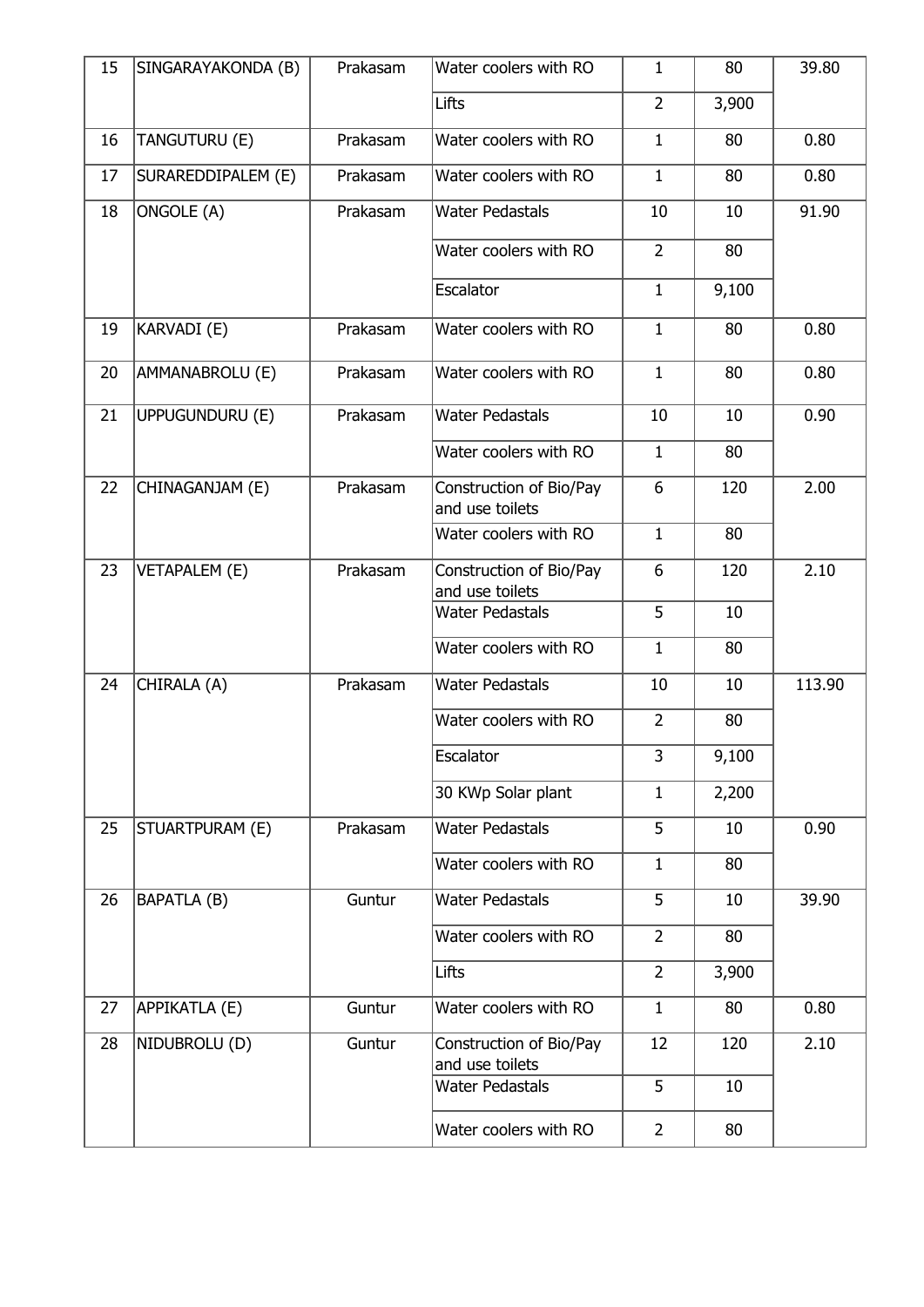| 29 | TSUNDURU (E)        | Guntur        | Construction of Bio/Pay<br>and use toilets | 6              | 120   | 2.10   |
|----|---------------------|---------------|--------------------------------------------|----------------|-------|--------|
|    |                     |               | <b>Water Pedastals</b>                     | 5              | 10    |        |
|    |                     |               | Water coolers with RO                      | $\mathbf{1}$   | 80    |        |
| 30 | TENALI (A)          | Guntur        | Construction of Bio/Pay<br>and use toilets | 12             | 120   | 93.10  |
|    |                     |               | <b>Water Pedastals</b>                     | 10             | 10    |        |
|    |                     |               | Water coolers with RO                      | 3              | 80    |        |
|    |                     |               | Escalator                                  | $\mathbf{1}$   | 9,100 |        |
| 31 | DUGGIRALA (E)       | Guntur        | Water coolers with RO                      | $\mathbf{1}$   | 80    | 0.80   |
| 32 | PEDDAVADALAPUDI (E) | Guntur        | Water coolers with RO                      | $\mathbf{1}$   | 80    | 2.00   |
|    |                     |               | Construction of Bio/Pay<br>and use toilets | $\overline{2}$ | 120   |        |
| 33 | KRISHNA CANAL (E)   | Guntur        | Water coolers with RO                      | $\mathbf{1}$   | 80    | 0.80   |
| 34 | VIJAYAWADA (A1)     | Krishna       | <b>Water Pedastals</b>                     | 10             | 10    | 113.90 |
|    |                     |               | Water coolers with RO                      | $\overline{7}$ | 80    |        |
|    |                     |               | Lifts                                      | $\overline{2}$ | 3900  |        |
|    |                     |               | Battery operated trucks                    | $\overline{4}$ | 1000  |        |
|    |                     |               | LED fittings (18W, 20W,<br>30W, 40W, 160W) | 6500           | 6400  |        |
| 35 | Rayanapadu (E)      | Krishna       | Water coolers with RO                      | $\mathbf{1}$   | 80    | 0.80   |
| 36 | Kondapalli (E)      | Krishna       | Water coolers with RO                      | 1              | 80    | 0.80   |
| 37 | MUSTABADA (E)       | Krishna       | Water coolers with RO                      | $\mathbf{1}$   | 80    | 0.80   |
| 38 | GANNAVARAM (E)      | Krishna       | Construction of Bio/Pay<br>and use toilets | 6              | 120   | 2.00   |
|    |                     |               | Water coolers with RO                      | $\mathbf{1}$   | 80    |        |
| 39 | PEDDAVUTAPALLE (E)  | Krishna       | Water coolers with RO                      | $\mathbf{1}$   | 80    | 0.80   |
| 40 | TELAPROLU (E)       | Krishna       | Water coolers with RO                      | $\mathbf{1}$   | 80    | 0.80   |
| 41 | NUZVID (E)          | Krishna       | Construction of Bio/Pay<br>and use toilets | 6              | 120   | 2.00   |
|    |                     |               | Water coolers with RO                      | $\mathbf{1}$   | 80    |        |
| 42 | VATLUR (E)          | West Godavari | Water coolers with RO                      | $\mathbf{1}$   | 80    | 2.00   |
|    |                     |               | Construction of Bio/Pay<br>and use toilets | $\overline{2}$ | 120   |        |
| 43 | POWERPET (D)        | West Godavari | Construction of Bio/Pay<br>and use toilets | 6              | 120   | 2.10   |
|    |                     |               | <b>Water Pedastals</b>                     | 5              | 10    |        |
|    |                     |               | Water coolers with RO                      | 1              | 80    |        |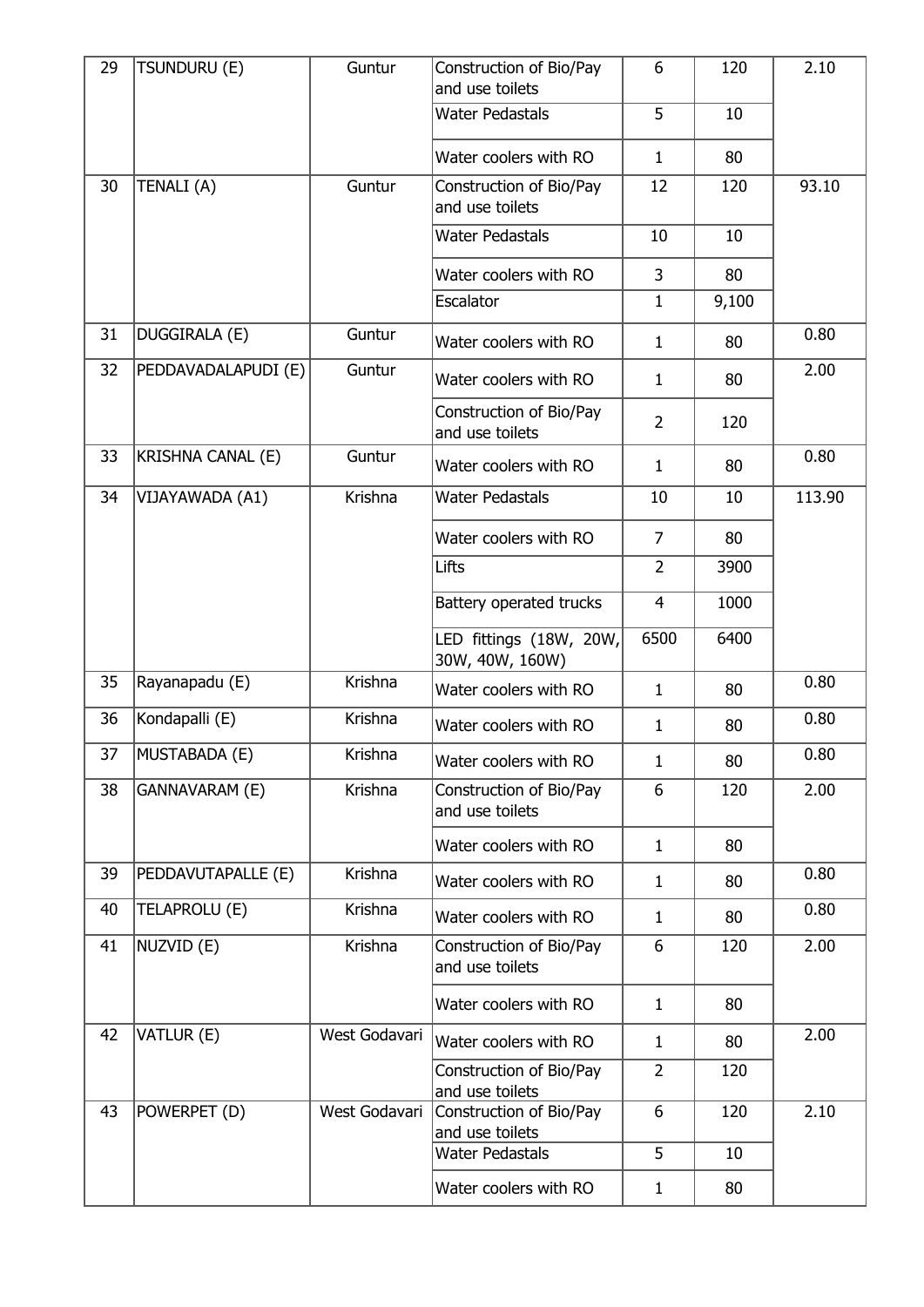| 44 | ELURU (A)          | West Godavari | Construction of Bio/Pay                    | 6              | 120   | 93.10  |
|----|--------------------|---------------|--------------------------------------------|----------------|-------|--------|
|    |                    |               | and use toilets<br><b>Water Pedastals</b>  | 10             | 10    |        |
|    |                    |               | Water coolers with RO                      | $\overline{2}$ | 80    |        |
|    |                    |               | Escalator                                  | $\overline{2}$ | 9,100 |        |
| 45 | DENDULURU (E)      | West Godavari | Water coolers with RO                      | $\mathbf{1}$   | 80    | 0.80   |
| 46 | BHIMADOLU (E)      | West Godavari | Construction of Bio/Pay<br>and use toilets | $\overline{2}$ | 120   | 2.10   |
|    |                    |               | <b>Water Pedastals</b>                     | 5              | 10    |        |
|    |                    |               | Water coolers with RO                      | $\mathbf{1}$   | 80    |        |
| 47 | PULLA (E)          | West Godavari | Water coolers with RO                      | $\mathbf{1}$   | 80    | 0.80   |
| 48 | CHEBROLU (E)       | West Godavari | Construction of Bio/Pay<br>and use toilets | $\overline{2}$ | 120   | 2.00   |
|    |                    |               | Water coolers with RO                      | $\mathbf{1}$   | 80    |        |
| 49 | BADAMPUDI (E)      | West Godavari | Construction of Bio/Pay<br>and use toilets | $\overline{2}$ | 120   | 2.00   |
|    |                    |               | Water coolers with RO                      | $\mathbf{1}$   | 80    |        |
| 50 | TADEPALLIGUDEM (A) | West Godavari | <b>Water Pedastals</b>                     | 10             | 10    | 152.90 |
|    |                    |               | Water coolers with RO                      | $\overline{2}$ | 80    |        |
|    |                    |               | Lifts                                      | $\mathbf{1}$   | 3,900 |        |
|    |                    |               | Escalator                                  | $\overline{2}$ | 9,100 |        |
|    |                    |               | 30 KWp Solar plant                         | $\mathbf{1}$   | 2200  |        |
| 51 | NAVABPALEM (E)     | West Godavari | Construction of Bio/Pay<br>and use toilets | $\overline{2}$ | 120   | 2.00   |
|    |                    |               | Water coolers with RO                      | $\mathbf{1}$   | 80    |        |
| 52 | NIDADAVOLU (B)     | West Godavari | Water coolers with RO                      | $\overline{2}$ | 80    | 39.80  |
|    |                    |               | Lifts                                      | $\overline{2}$ | 3,900 |        |
| 53 | CHAGALLU (E)       | West Godavari | Construction of Bio/Pay<br>and use toilets | $\overline{2}$ | 120   | 2.00   |
|    |                    |               | Water coolers with RO                      | $\mathbf{1}$   | 80    |        |
| 54 | KOVVUR (D)         | West Godavari | Water coolers with RO                      | $\mathbf{1}$   | 80    | 0.80   |
| 55 | GODAVARI (D)       | East Godavari | Water coolers with RO                      | $\mathbf{1}$   | 80    | 0.80   |
| 56 | RAJAHMUNDRY (A)    | East Godavari | Water coolers with RO                      | $\overline{2}$ | 80    | 0.80   |
| 57 | KADIYAM (E)        | East Godavari | Water coolers with RO                      | $\mathbf{1}$   | 80    | 0.80   |
| 58 | DWARAPUDI (D)      | East Godavari | Water coolers with RO                      | $\mathbf{1}$   | 80    | 0.80   |
| 59 | ANAPARTI(D)        | East Godavari | <b>Water Pedastals</b>                     | 5              | 10    | 0.90   |
|    |                    |               | Water coolers with RO                      | 1              | 80    |        |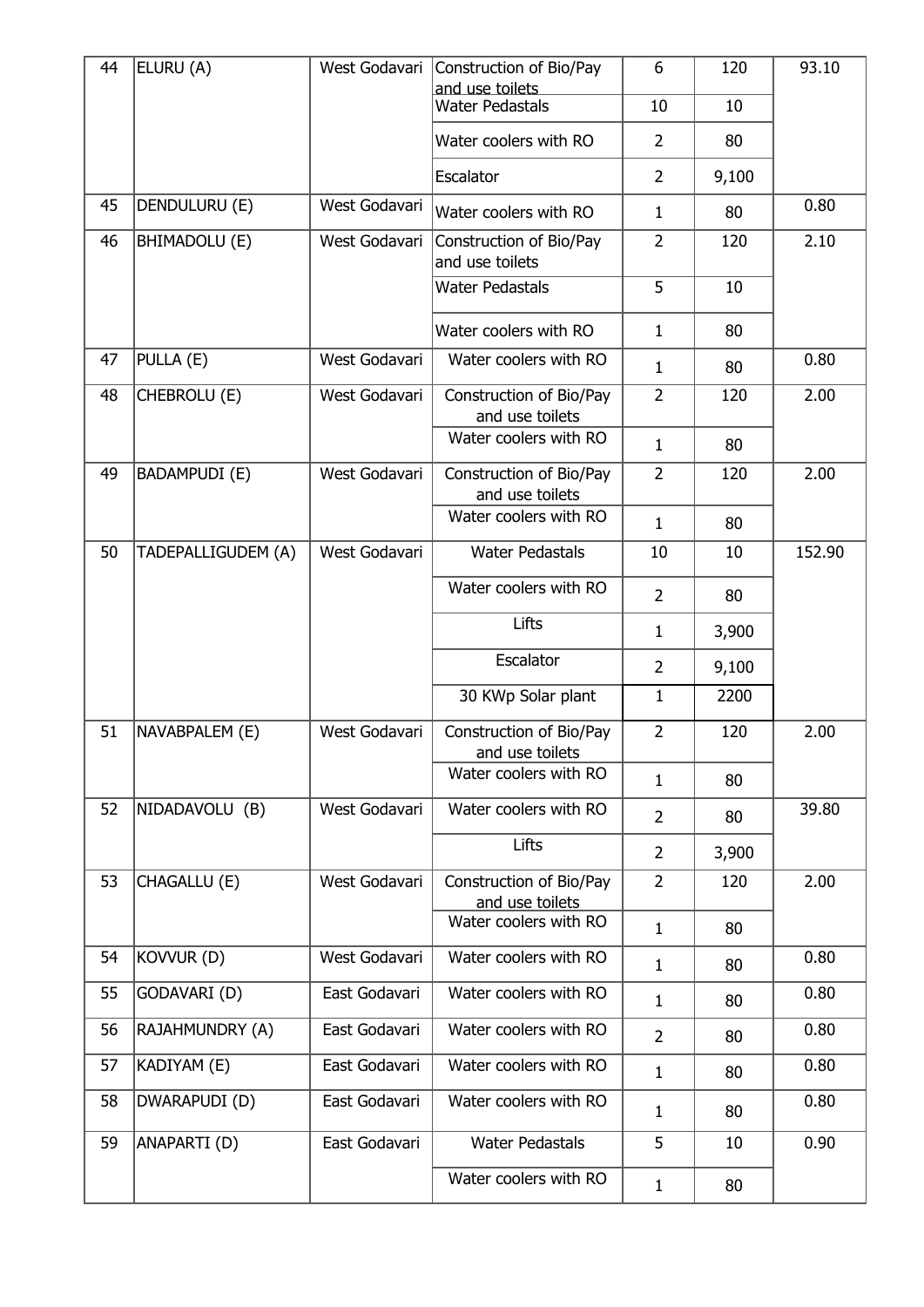| 60 | <b>BIKKAVOLU (E)</b>           | East Godavari | Water coolers with RO                      | 1              | 80    | 0.80  |
|----|--------------------------------|---------------|--------------------------------------------|----------------|-------|-------|
| 61 | MEDAPADU (E)                   | East Godavari | Water coolers with RO                      | $\mathbf{1}$   | 80    | 0.80  |
| 62 | SAMALKOT JN (A)                | East Godavari | Construction of Bio/Pay<br>and use toilets | 6              | 120   | 93.10 |
|    |                                |               | <b>Water Pedastals</b>                     | 10             | 10    |       |
|    |                                |               | Water coolers with RO                      | $\overline{2}$ | 80    |       |
|    |                                |               | Escalator                                  | $\overline{2}$ | 9,100 |       |
| 63 | PITHAPURAM (D)                 | East Godavari | <b>Water Pedastals</b>                     | 5              | 10    | 0.90  |
|    |                                |               | Water coolers with RO                      | 1              | 80    |       |
| 64 | <b>GOLLAPROLU (E)</b>          | East Godavari | Water coolers with RO                      | $\mathbf{1}$   | 80    | 0.80  |
| 65 | RAVIKAMPADU (E)                | East Godavari | Water coolers with RO                      | $\mathbf{1}$   | 80    | 0.80  |
| 66 | ANNAVARAM (B)                  | East Godavari | Construction of Bio/Pay<br>and use toilets | 6              | 120   | 41.10 |
|    |                                |               | <b>Water Pedastals</b>                     | 5              | 10    |       |
|    |                                |               | Water coolers with RO                      | $\overline{2}$ | 80    |       |
|    |                                |               | Lifts                                      | $\overline{2}$ | 3,900 |       |
| 67 | HAMSAVARAM (E)                 | East Godavari | Water coolers with RO                      | $\mathbf{1}$   | 80    | 0.80  |
| 68 | TUNI(A)                        | East Godavari | Water coolers with RO                      | $\overline{2}$ | 80    | 91.80 |
|    |                                |               | Escalator                                  | $\overline{2}$ | 9,100 |       |
| 69 | <b>GULLIPADU (E)</b>           | Visakhapatnam | Construction of Bio/Pay<br>and use toilets | $\overline{2}$ | 120   | 2.00  |
|    |                                |               | Water coolers with RO                      | $\mathbf 1$    | 80    |       |
| 70 | <b>NARSIPATNAM ROAD</b><br>(D) | Visakhapatnam | Construction of Bio/Pay<br>and use toilets | $\overline{4}$ | 120   | 2.00  |
|    |                                |               | Water coolers with RO                      | $\mathbf{1}$   | 80    |       |
| 71 | <b>REGUPALEM (E)</b>           | Visakhapatnam | Construction of Bio/Pay<br>and use toilets | $\overline{2}$ | 120   | 2.00  |
|    |                                |               | Water coolers with RO                      | $\mathbf{1}$   | 80    |       |
| 72 | ELAMANCHILI (D)                | Visakhapatnam | Water coolers with RO                      | 1              | 80    | 0.80  |
| 73 | NARASINGAPALLI (E)             | Visakhapatnam | Water coolers with RO                      | 1              | 80    | 2.00  |
|    |                                |               | Construction of Bio/Pay<br>and use toilets | $\overline{2}$ | 120   |       |
| 74 | BAYYAVARAM (E)                 | Visakhapatnam | Water coolers with RO                      | $\mathbf{1}$   | 80    | 2.00  |
|    |                                |               | Construction of Bio/Pay<br>and use toilets | $\overline{2}$ | 120   |       |
| 75 | ANAKAPALLI (A)                 | Visakhapatnam | Water coolers with RO                      | $\overline{2}$ | 80    | 39.80 |
|    |                                |               | Lifts                                      | $\overline{2}$ | 3,900 |       |
| 76 | THADI (E)                      | Visakhapatnam | Water coolers with RO                      | $\overline{2}$ | 80    | 2.00  |
|    |                                |               | Construction of Bio/Pay<br>and use toilets | $\overline{2}$ | 120   |       |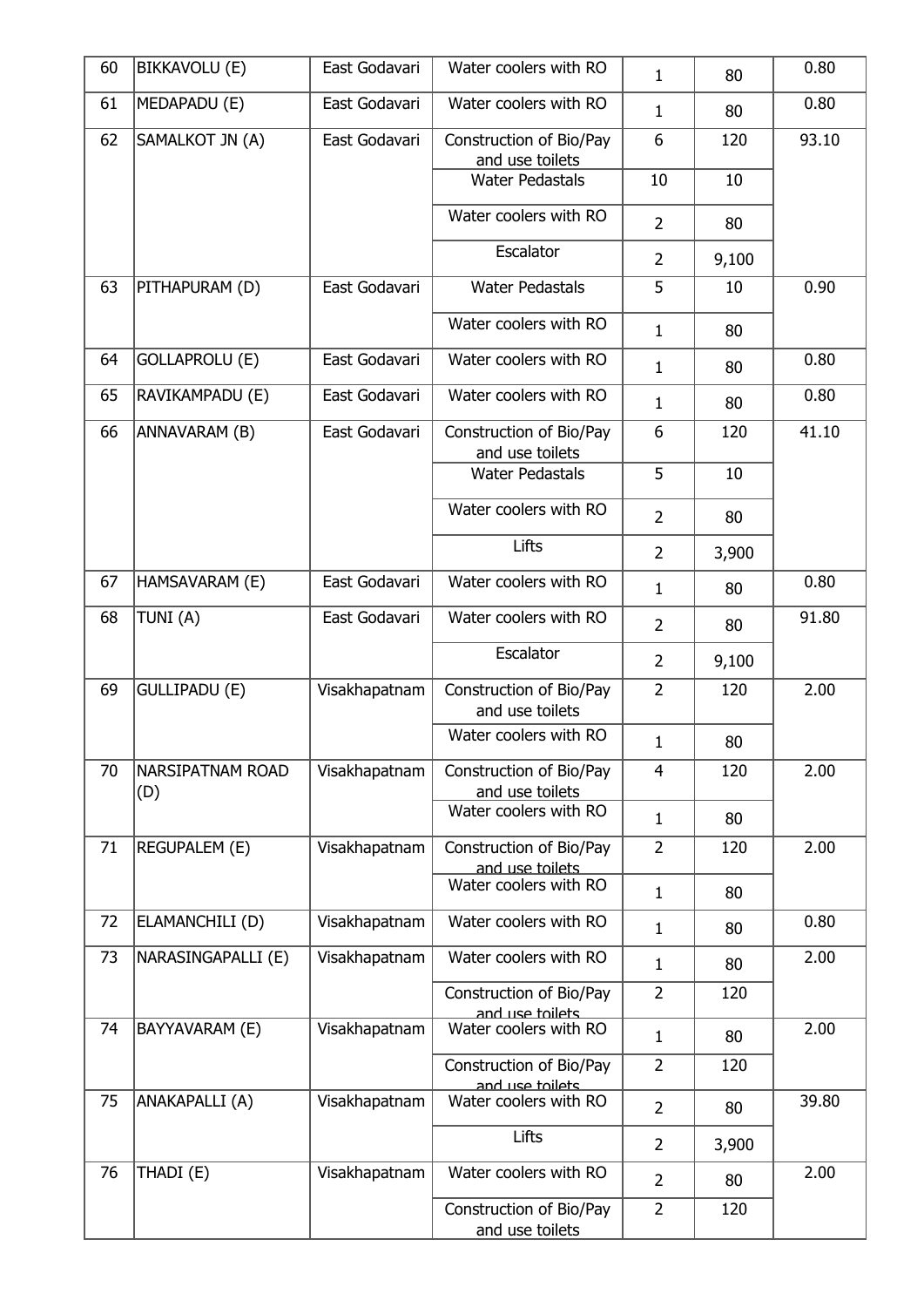| 77 | KAKINADA TOWN (A)   | East Godavari | Water coolers with RO                      | $\mathbf{1}$   | 80    | 27.80 |
|----|---------------------|---------------|--------------------------------------------|----------------|-------|-------|
|    |                     |               | 30 KWp Solar plant                         | $\mathbf{1}$   | 2,200 |       |
|    |                     |               | LED fittings                               | 490            | 500   |       |
| 78 | KAKINADA PORT (B)   | East Godavari | Water coolers with RO                      | $\mathbf{1}$   | 80    | 39.80 |
|    |                     |               | Lifts                                      | $\overline{2}$ | 3900  |       |
| 79 | MADHURANAGAR (E)    | Krishna       | Water coolers with RO                      | $\mathbf{1}$   | 80    | 0.80  |
| 80 | RAMAVARAPADU (E)    | Krishna       | <b>Water Pedastals</b>                     | 5              | 10    | 0.90  |
|    |                     |               | Water coolers with RO                      | $\mathbf{1}$   | 80    |       |
| 81 | NIDAMANURU (E)      | Krishna       | Construction of Bio/Pay<br>and use toilets | $\overline{4}$ | 120   | 2.10  |
|    |                     |               | <b>Water Pedastals</b>                     | 5              | 10    |       |
|    |                     |               | Water coolers with RO                      | $\mathbf{1}$   | 80    |       |
| 82 | UPPALURU (E)        | Krishna       | <b>Water Pedastals</b>                     | 5              | 10    | 0.90  |
|    |                     |               | Water coolers with RO                      | $\mathbf{1}$   | 80    |       |
| 83 | TARIGOPPALA (E)     | Krishna       | Construction of Bio/Pay<br>and use toilets | $\overline{2}$ | 120   | 2.10  |
|    |                     |               | <b>Water Pedastals</b>                     | 5              | 10    |       |
|    |                     |               | Water coolers with RO                      | $\mathbf{1}$   | 80    |       |
| 84 | DOSAPADU (E)        | Krishna       | <b>Water Pedastals</b>                     | 5              | 10    | 1.30  |
|    |                     |               | Construction of Bio/Pay<br>and use toilets | $\overline{2}$ | 120   |       |
| 85 | <b>GUDIVADA (B)</b> | Krishna       | Construction of Bio/Pay                    | 6              | 120   | 41.10 |
|    |                     |               | and use toilets<br><b>Water Pedastals</b>  | 5              | 10    |       |
|    |                     |               |                                            |                |       |       |
|    |                     |               | Water coolers with RO                      | $\overline{2}$ | 80    |       |
|    |                     |               | Lifts                                      | $\overline{2}$ | 3,900 |       |
|    |                     |               | <b>LED fittings</b>                        | 490            | 500   |       |
| 86 | MOTURU (E)          | Krishna       | <b>Water Pedastals</b>                     | 5              | 10    | 2.10  |
|    |                     |               | Water coolers with RO                      | $\mathbf{1}$   | 80    |       |
|    |                     |               | Construction of Bio/Pay<br>and use toilets | $\overline{2}$ | 120   |       |
| 87 | MANDAVALLI (E)      | Krishna       | Construction of Bio/Pay                    | $\overline{2}$ | 120   | 2.10  |
|    |                     |               | and use toilets<br><b>Water Pedastals</b>  | 5              | 10    |       |
|    |                     |               | Water coolers with RO                      |                |       |       |
|    |                     |               |                                            | $\mathbf{1}$   | 80    |       |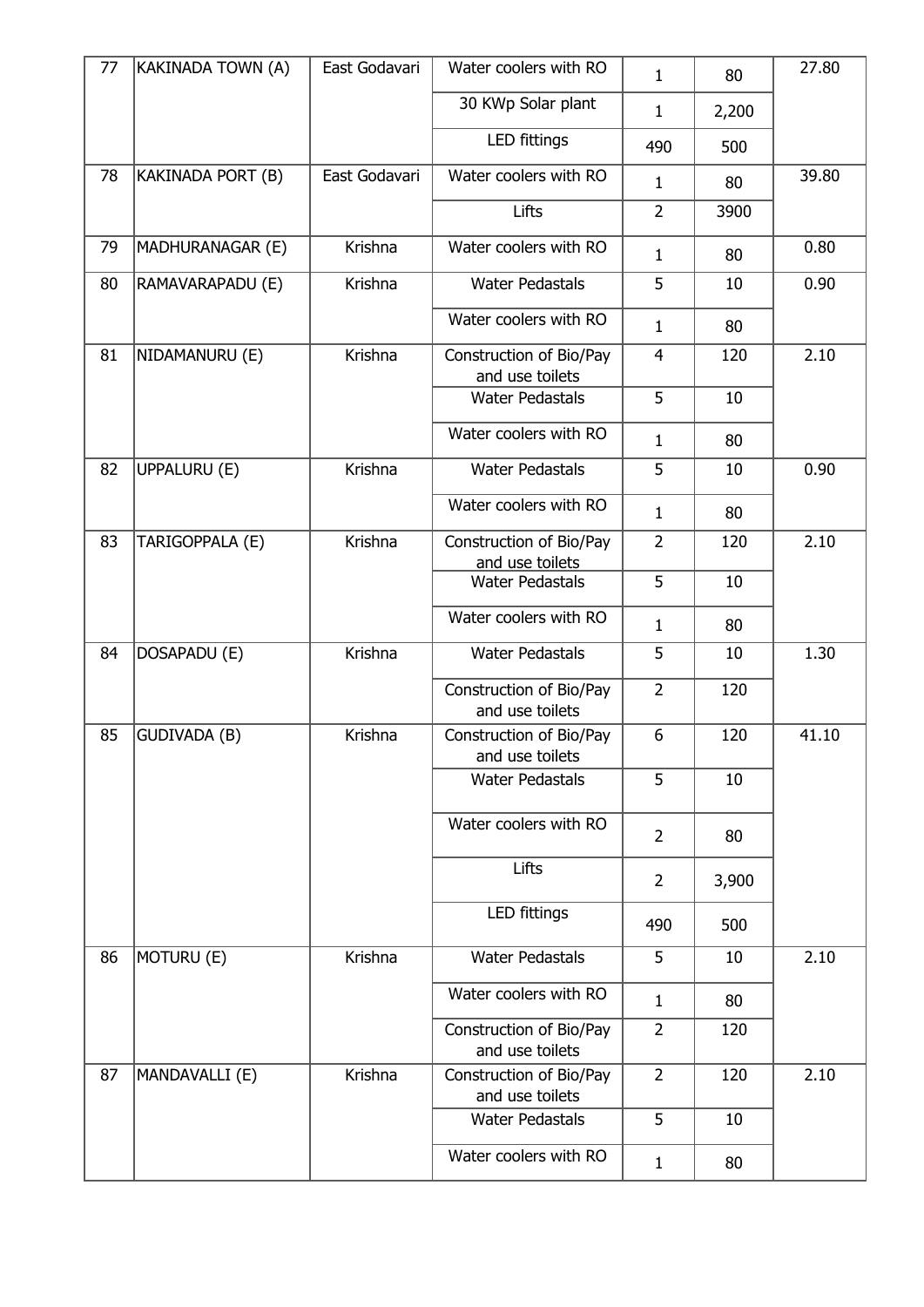| 88 | <b>KAIKALUR (D)</b>           | Krishna       | Construction of Bio/Pay<br>and use toilets | $\overline{4}$ | 120   | 2.10  |
|----|-------------------------------|---------------|--------------------------------------------|----------------|-------|-------|
|    |                               |               | <b>Water Pedastals</b>                     | 5              | 10    |       |
|    |                               |               | Water coolers with RO                      | $\mathbf{1}$   | 80    |       |
| 89 | PALLEVADA (E)                 | Krishna       | Construction of Bio/Pay<br>and use toilets | $\overline{2}$ | 120   | 2.10  |
|    |                               |               | <b>Water Pedastals</b>                     | 5              | 10    |       |
|    |                               |               | Water coolers with RO                      | $\mathbf{1}$   | 80    |       |
| 90 | AKIVIDU (D)                   | West Godavari | Construction of Bio/Pay<br>and use toilets | $\overline{4}$ | 120   | 2.10  |
|    |                               |               | <b>Water Pedastals</b>                     | 5              | 10    |       |
|    |                               |               | Water coolers with RO                      | $\mathbf{1}$   | 80    |       |
| 91 | CHERUKUVADA (F)               | West Godavari | Construction of Bio/Pay<br>and use toilets | $\overline{2}$ | 120   | 1.30  |
|    |                               |               | <b>Water Pedastals</b>                     | 5              | 10    |       |
| 92 | UNDI (E)                      | West Godavari | Construction of Bio/Pay<br>and use toilets | $\overline{2}$ | 120   | 2.10  |
|    |                               |               | <b>Water Pedastals</b>                     | 5              | 10    |       |
|    |                               |               | Water coolers with RO                      | $\mathbf{1}$   | 80    |       |
| 93 | <b>BHIMAVARAM TOWN</b><br>(A) | West Godavari | Construction of Bio/Pay<br>and use toilets | $\overline{4}$ | 120   | 28.30 |
|    |                               |               | <b>Water Pedastals</b>                     | 10             | 10    |       |
|    |                               |               | 30 KWp Solar plant                         | $\mathbf 1$    | 2,200 |       |
|    |                               |               | LED fittings                               | 490            | 500   |       |
| 94 | VENDRA (F)                    | West Godavari | Construction of Bio/Pay<br>and use toilets | 2              | 120   | 1.30  |
|    |                               |               | <b>Water Pedastals</b>                     | 5              | 10    |       |
| 95 | LAKSHMINARAYANAPU<br>RAM (F)  | West Godavari | Construction of Bio/Pay<br>and use toilets | $\overline{2}$ | 120   | 1.30  |
|    |                               |               | <b>Water Pedastals</b>                     | 5              | 10    |       |
| 96 | ARAVALLI (E)                  | West Godavari | Construction of Bio/Pay<br>and use toilets | $\overline{2}$ | 120   | 2.10  |
|    |                               |               | <b>Water Pedastals</b>                     | 5              | 10    |       |
|    |                               |               | Water coolers with RO                      | $\mathbf{1}$   | 80    |       |
| 97 | MANCHILI (F)                  | West Godavari | Construction of Bio/Pay<br>and use toilets | $\overline{2}$ | 120   | 1.30  |
|    |                               |               | <b>Water Pedastals</b>                     | 5              | 10    |       |
| 98 | ATTILI (E)                    | West Godavari | Construction of Bio/Pay<br>and use toilets | $\overline{4}$ | 120   | 2.10  |
|    |                               |               | <b>Water Pedastals</b>                     | 5              | 10    |       |
|    |                               |               | Water coolers with RO                      | $\mathbf{1}$   | 80    |       |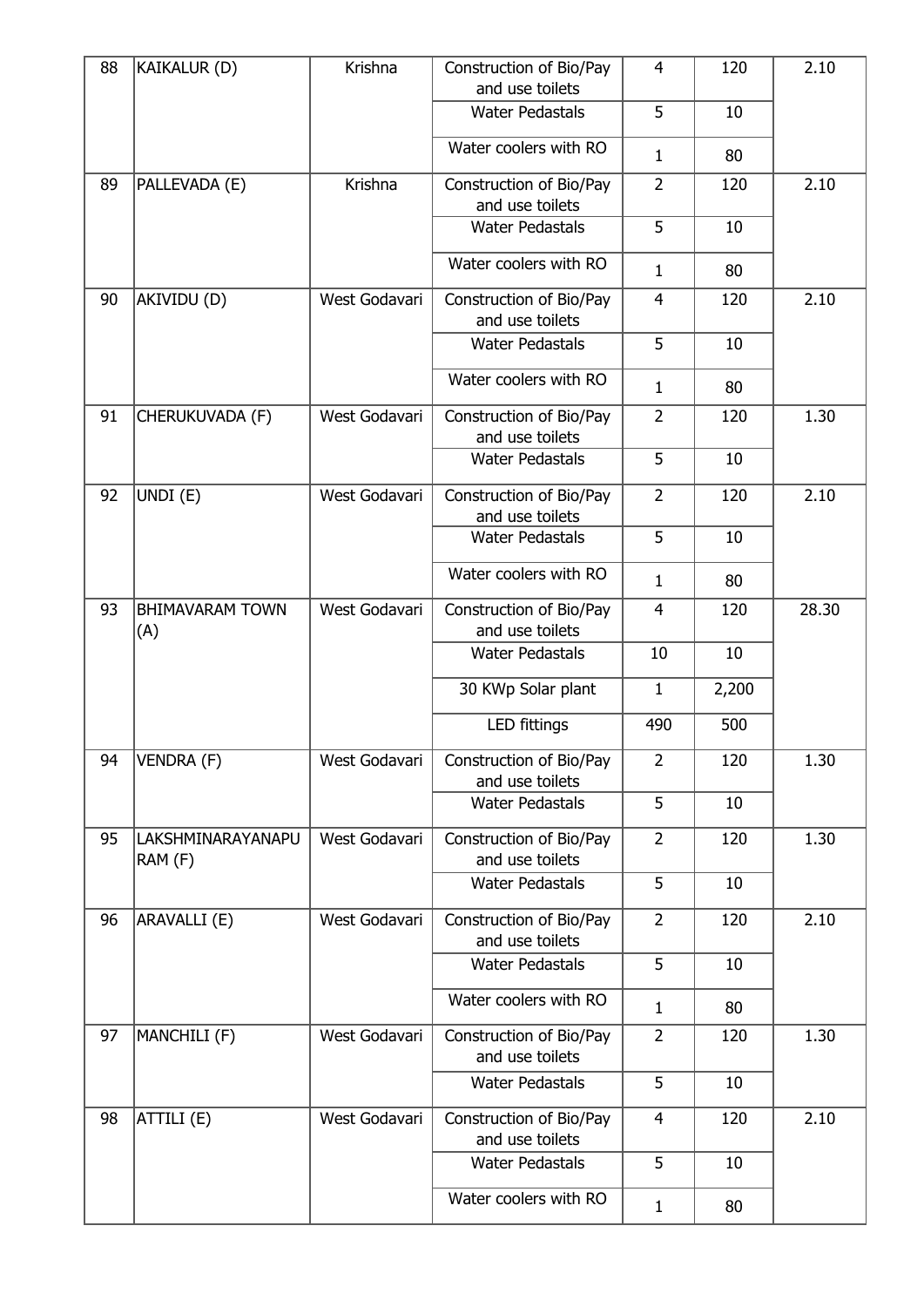| 99  | RELANGI (F)             | West Godavari | Construction of Bio/Pay<br>and use toilets | $\overline{2}$ | 120  | 1.30  |
|-----|-------------------------|---------------|--------------------------------------------|----------------|------|-------|
|     |                         |               | <b>Water Pedastals</b>                     | 5              | 10   |       |
| 100 | <b>VELPURU (F)</b>      | West Godavari | Construction of Bio/Pay<br>and use toilets | $\overline{2}$ | 120  | 1.30  |
|     |                         |               | <b>Water Pedastals</b>                     | 5              | 10   |       |
| 101 | TANUKU (B)              | West Godavari | Construction of Bio/Pay<br>and use toilets | $\overline{4}$ | 120  | 46.10 |
|     |                         |               | <b>Water Pedastals</b>                     | 5              | 10   |       |
|     |                         |               | Water coolers with RO                      | $\mathbf{1}$   | 80   |       |
|     |                         |               | Lifts                                      | $\overline{2}$ | 3900 |       |
|     |                         |               | LED fittings                               | 490            | 500  |       |
| 102 | SATYAVADA (F)           | East Godavari | Construction of Bio/Pay<br>and use toilets | $\overline{2}$ | 120  | 1.30  |
|     |                         |               | <b>Water Pedastals</b>                     | 5              | 10   |       |
| 103 | KALDHARI (E)            | West Godavari | Construction of Bio/Pay<br>and use toilets | $\overline{2}$ | 120  | 2.10  |
|     |                         |               | <b>Water Pedastals</b>                     | 5              | 10   |       |
|     |                         |               | Water coolers with RO                      | $\mathbf{1}$   | 80   |       |
| 104 | NUJELLA (F)             | Krishna       | Construction of Bio/Pay<br>and use toilets | $\overline{4}$ | 120  | 1.20  |
| 105 | <b>GUDLAVALLERU (E)</b> | Krishna       | Construction of Bio/Pay<br>and use toilets | 6              | 120  | 2.10  |
|     |                         |               | <b>Water Pedastals</b>                     | 5              | 10   |       |
|     |                         |               | Water coolers with RO                      | $\mathbf{1}$   | 80   |       |
| 106 | KAVUTARAM (E)           | Krishna       | Construction of Bio/Pay<br>and use toilets | 4              | 120  | 2.10  |
|     |                         |               | <b>Water Pedastals</b>                     | 5              | 10   |       |
|     |                         |               | Water coolers with RO                      | $\mathbf{1}$   | 80   |       |
| 107 | VADLAMANNADU (F)        | Krishna       | Construction of Bio/Pay<br>and use toilets | $\overline{4}$ | 120  | 1.20  |
| 108 | PEDANA (D)              | Krishna       | Construction of Bio/Pay<br>and use toilets | $\overline{4}$ | 120  | 2.10  |
|     |                         |               | <b>Water Pedastals</b>                     | 5              | 10   |       |
|     |                         |               | Water coolers with RO                      | $\mathbf{1}$   | 80   |       |
| 109 | CHILAKALAPUDI (E)       | Krishna       | Construction of Bio/Pay<br>and use toilets | 6              | 120  | 2.10  |
|     |                         |               | <b>Water Pedastals</b>                     | 5              | 10   |       |
|     |                         |               | Water coolers with RO                      | $\mathbf{1}$   | 80   |       |
| 110 | MACHILIPATNAM (B)       | Krishna       | <b>Water Pedastals</b>                     | 5              | 10   | 0.90  |
|     |                         |               | Water coolers with RO                      | $\mathbf{1}$   | 80   |       |